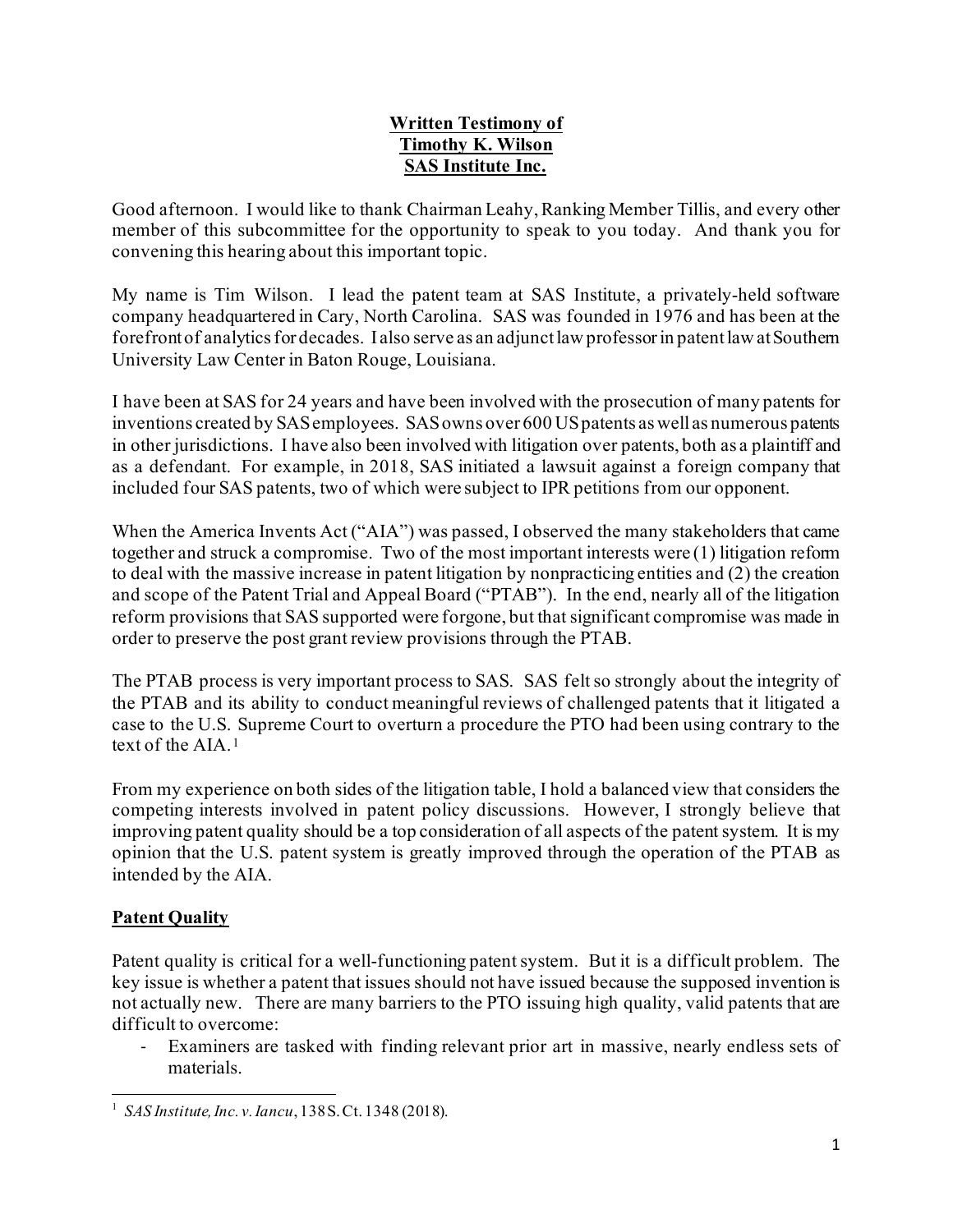- Applicants can submit intentionally vague disclosures carefully crafted to avoid any narrowing interpretations in court.
- Examiners have very limited time to review each case.
- Examiners bear the burden of showing claims are not patentable, rather than applicants having to show that they are.
- Attorneys representing applicants have more time and resources to spend on each application.
- Technology is getting more and more complex, suggesting the burden on examiners will only increase with time.

Each year over 8000 examiners at the USPTO examine over 600,000 patent applications. As a result, numerous patents having invalid claims are inevitably issued each year.

If the patent office is issuing patents with invalid claims because it is not resourced to do a thorough review, there will be a temptation to "fix the problem at its root." I am sympathetic to that view and agree that is one way to approach the problem. But I do not think it is the most realistic approach because the cost would be very high, with no evidence that the increased cost would eliminate invalid claims being issued. Moreover, only a small percentage of patents are ever asserted or challenged in any way. The more realistic approach, and the one taken by the AIA, was to provide a more robust post-grant review system that could focus on the small percentage of patents that do get asserted.

## **The need for predictable and reliable post-grant review**

An adversarial system involving a dispute between private parties permits more thorough prior art searching and analysis than the USPTO can do, given resource and time constraints. As a result, private parties, having more time and resources, often discover prior art that the examiner did not find. When that happens, it is important that those parties can challenge the issued patent using the post-grant review process created the AIA.

Inter partes review was created as a less expensive alternative to litigation, and the numbers bear that out. Litigation costs continue to climb. Litigation can cost a party \$3-4 million to get to a trial, while an IPR can go through a hearing for an order of magnitude less.<sup>2</sup> The USPTO's PTAB can proceed at a much faster and more predictable schedule than prior reexamination alternatives. When a patent challenger identifies key prior art that the examiner missed and can put together a solid petition for review that calls the issuance of the patent into serious question, the PTAB should perform the review.

PTAB judges are perfectly positioned to evaluate these challenges. They are patent experts with technical backgrounds. In contrast, it would be a rare juror (much less jury) who would have that expertise. And unlike a jury which will give an up or down decision, the PTAB judges will craft a very thorough opinion detailing the reasons for the decision, making a clear record for appeal, and giving important guidance to the public and future parties dealing with similar issues. The PTAB is not operating without oversight either – appeals go to the patent-expert judges on the Federal Circuit. And the PTAB is performing well, with the Federal Circuit in 2021 affirming

<span id="page-1-0"></span><sup>2</sup> *See* AIPLA Report of the Economic Survey 2021, pp. 60-62.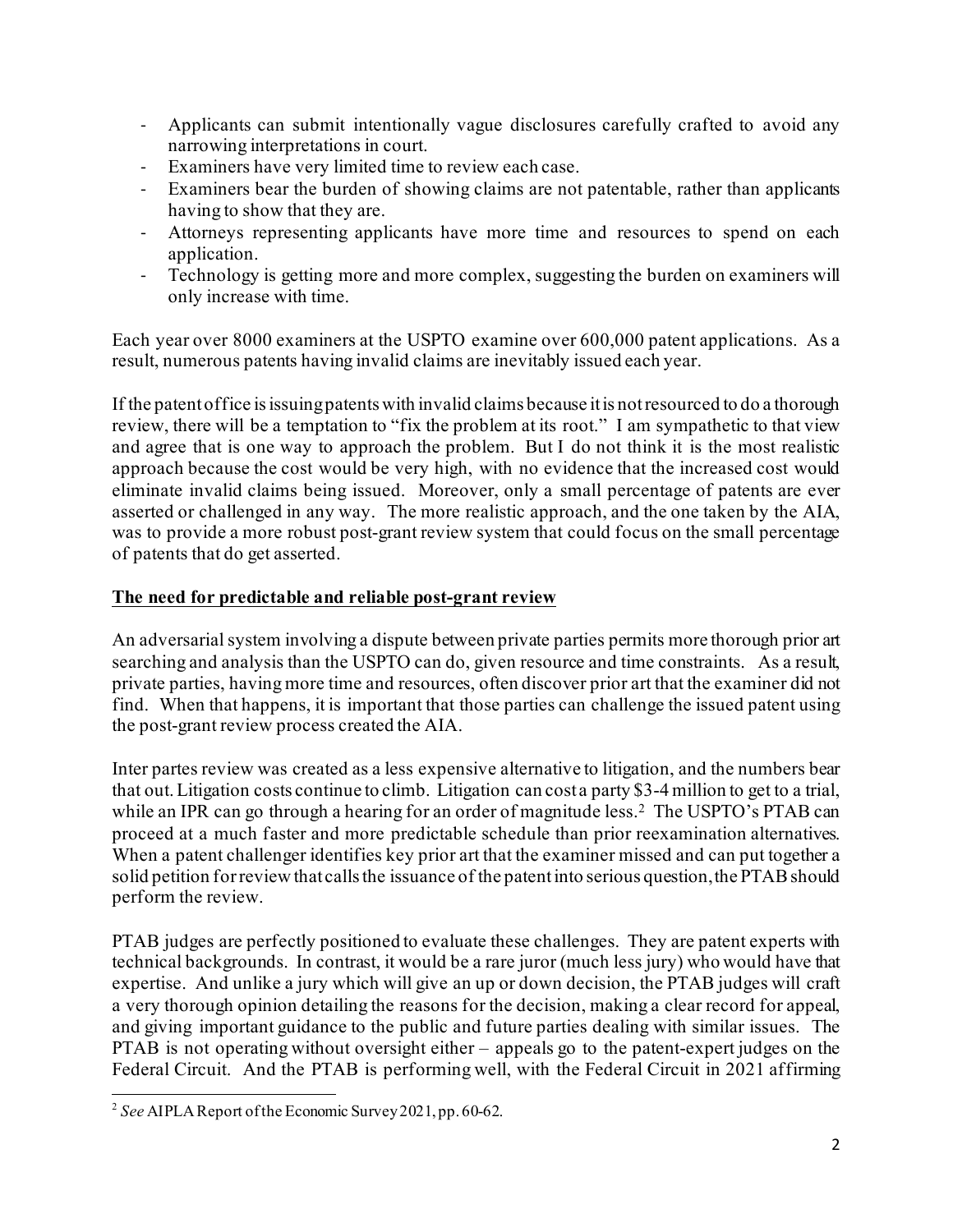80% of all IPR decisions, which compares favorably to the 75% rate at which the Federal Circuit fully upheld district court decisions.<sup>[3](#page-2-0)</sup> Additionally, in the years following the enactment of the AIA, there was a significant reduction in the total amount of patent litigation.[4](#page-2-1) 

Unfortunately, the PTAB started several years ago systematically denying petitions for reasons unrelated to the merits of the petition. Even though IPR was intended as a less-expensive alternative to litigation, the PTAB started forcing petitioners to resolve validity issues in litigation instead of at the PTAB. These so-called "discretionary denials" are often based on a decision by the PTAB called *Fintiv*. In the *Fintiv* case, the PTAB outlined six factors to consider in deciding whether to perform one of these "discretionary denials" when there is also pending civil litigation. For example, the PTAB will look at whether a court is likely to stay litigation, the expected trial date compared to the PTAB decision deadline, whether the court has substantively moved the case forward, whether the issues overlap between proceedings, and whether the parties are the same.

These factors are mentioned nowhere in the statute, and in my opinion, are inappropriately being used to analyze whether to institute a proceeding. Instead, in the text of the AIA itself, Congress included section 315, which outlines some of the bargains struck in enacting the AIA. It is entitled "Relation to other proceedings or actions" and addresses multiple different permutations of situations when an IPR and a civil action are pending at the same time.

Under section 315, a party cannot file a DJ action challenging a patent and subsequently file an IPR. Under section 315, when a party files an IPR and then a DJ action challenging the patent, the civil action is automatically stayed until certain conditions are met. And most importantly, under section 315, a patent challenger must file an IPR within one year of getting served with a complaint for patent infringement. Those carefully crafted compromises, made by Congress, are predictable and fair. Unlike the statute's clear one-year time bar, *Fintiv's* complex six-factor, fact-intensive balancing test introduces needless complexity, unpredictability, and high decisional costs for the PTAB.

The *Fintiv* factors approach the problem backwards. IPR is supposed to be a less expensive alternative to litigating where the patent's validity is in serious question. But the *Fintiv* factors undermine that goal. *Fintiv's* fourth factor about the overlap between the IPR and the civil case is illustrative: under that factor, the PTAB should disfavor institution of an IPR where the issues overlap. But that overlap is envisioned in the statute, and it is part of how efficiency is achieved. Specifically, section 315(e)'s provision on estoppel prevents challengers from raising in litigation validity defenses based on grounds raised during the IPR.

Making matters worse, the PTAB has often relied on incorrect assumptions about the litigation processin applying the *Fintiv* factors. In applying the second factor, which compares the expected trial date to the IPR decision deadline, the PTAB has routinely relied on inaccurate, overly aggressive, and unrealistic trial dates. One study found the dates the PTAB relied on were wrong

<span id="page-2-0"></span><sup>3</sup> Dan Bagatell, Fed. Circ. Patent Decisions In 2021: An Empirical Review (January 6, 2022) (available at [https://www.law360.com/articles/1452355\)](https://www.law360.com/articles/1452355).<br><sup>4</sup> RPX, What 15 Years of US Patent Litigation Data Reveal About the IP Market (January 25, 2021) (available at

<span id="page-2-1"></span><https://insight.rpxcorp.com/news/65081-what-15-years-of-us-patent-litigation-data-reveal-about-the-ip-market>)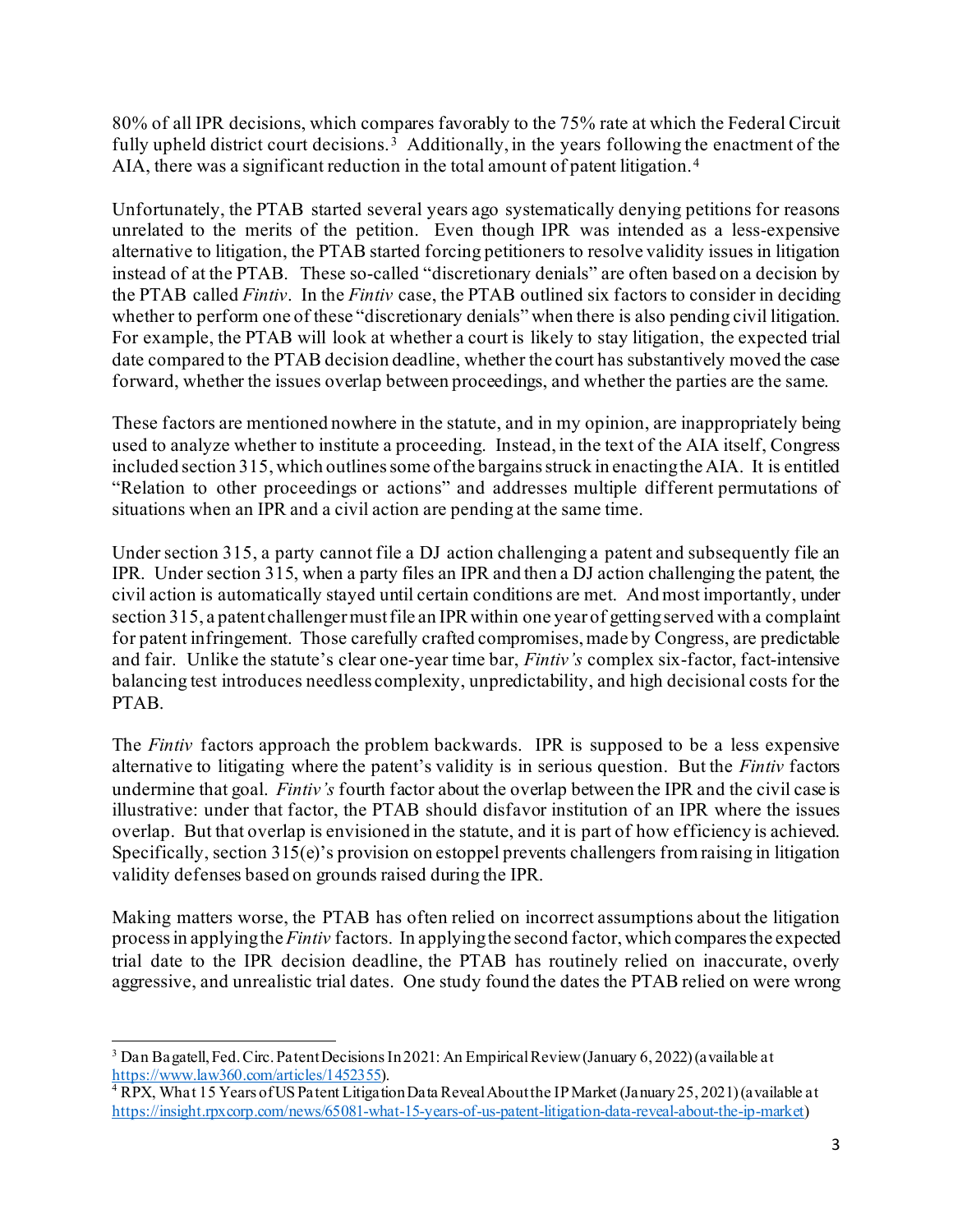94% of the time.<sup>5</sup> In practice, initially set trial dates often change significantly. I have been involved in litigation for over two decades. In my experience, very little actually happens on the schedule initially set out, let alone the trial itself. I would like to thank Ranking Member Tillis for the letter he sent to the USPTO on November 2, 2021, about this issue. A particularly interesting example is the *Fintiv* case itself, which has been rescheduled and postponed multiple times and still has not happened[.6](#page-3-1) The actual trial date, if a trial occurs, will be more than a year later than the March 2021 date that PTAB relied on for its original denial.

Importantly, the USPTO is funded by user fees. PTAB filing fees are substantial and are set by the USPTO to offset costs of conducting the reviews. A successful petition requires at least \$41,500 in USPTO fees.<sup>7</sup> Because petitioners are paying the costs of these reviews, the USPTO should not deny petitions by relying on inaccurate trial dates because the concerns about duplication of efforts are highly speculative.

The proper starting point for the PTAB should be the merits of each petition. If a petition has merit, the review should take place. If a petition lacks merit, it should be denied on that basis, not based on unrelated discretionary factors Congress did not see fit to include in the statute.

## **Solutions**

There are many possible ways to address the problems created by the *Fintiv* decision.

One option is to remove any discretion from the Director in the institution decision. Meritorious petitions get instituted and non-meritorious ones do not. I favor this approach.

Another option is to prohibit consideration of ongoing civil action in the context of an institution decision. This also appears workable to me.

In any case, it is important that private sector entities who are targeted with patent assertions retain the ability to use the IPR process as the AIA intended.

SAS is also a patent owner. I understand the concerns people and organizations have raised about the problems serial petitions could pose if pursued in an unfair manner. While I don't think it is a widespread problem today, I am open to thinking about ways that narrow problem could be addressed as part of a compromise solution here, as was done during the original AIA negotiations.

I want to also point out that the institution decision of an IPR is not the only tool (or even the most logical one) available to address actual improper practices. ABA Model Rule 3.1 says lawyers

<span id="page-3-0"></span><sup>&</sup>lt;sup>5</sup> Andrew T. Dufresne et al., How Reliable are Trial Dates Relied on by the PTAB in the Fintiv Analysis (October 29, 2021) (available a[t https://www.1600ptab.com/2021/10/how-reliable-are-trial-dates-relied-on-by-the-ptab-in-the](https://www.1600ptab.com/2021/10/how-reliable-are-trial-dates-relied-on-by-the-ptab-in-the-fintiv-analysis/)[fintiv-analysis/](https://www.1600ptab.com/2021/10/how-reliable-are-trial-dates-relied-on-by-the-ptab-in-the-fintiv-analysis/)).

<span id="page-3-1"></span><sup>6</sup> Ryan Davis, Fintiv's Emergency Motion Delays Apple Patent Trial in WDTX (June 7, 2022) (available at <https://www.law360.com/articles/1500531/fintiv-s-emergency-motion-delays-apple-patent-trial-in-wdtx>). <sup>7</sup> Scott McKeown, PTAB Trial Fees Increase  $25\%$  in October (August 4, 2020) (available at

<span id="page-3-2"></span><https://www.patentspostgrant.com/ptab-trial-fees-increase-25-in-october/>); *see also* USPTO fee schedule (Effective January 2, 2021) (available a[t https://www.uspto.gov/learning-and-resources/fees-and-payment/uspto-fee](https://www.uspto.gov/learning-and-resources/fees-and-payment/uspto-fee-schedule#PTAB%20Fees)[schedule#PTAB%20Fees](https://www.uspto.gov/learning-and-resources/fees-and-payment/uspto-fee-schedule#PTAB%20Fees)).